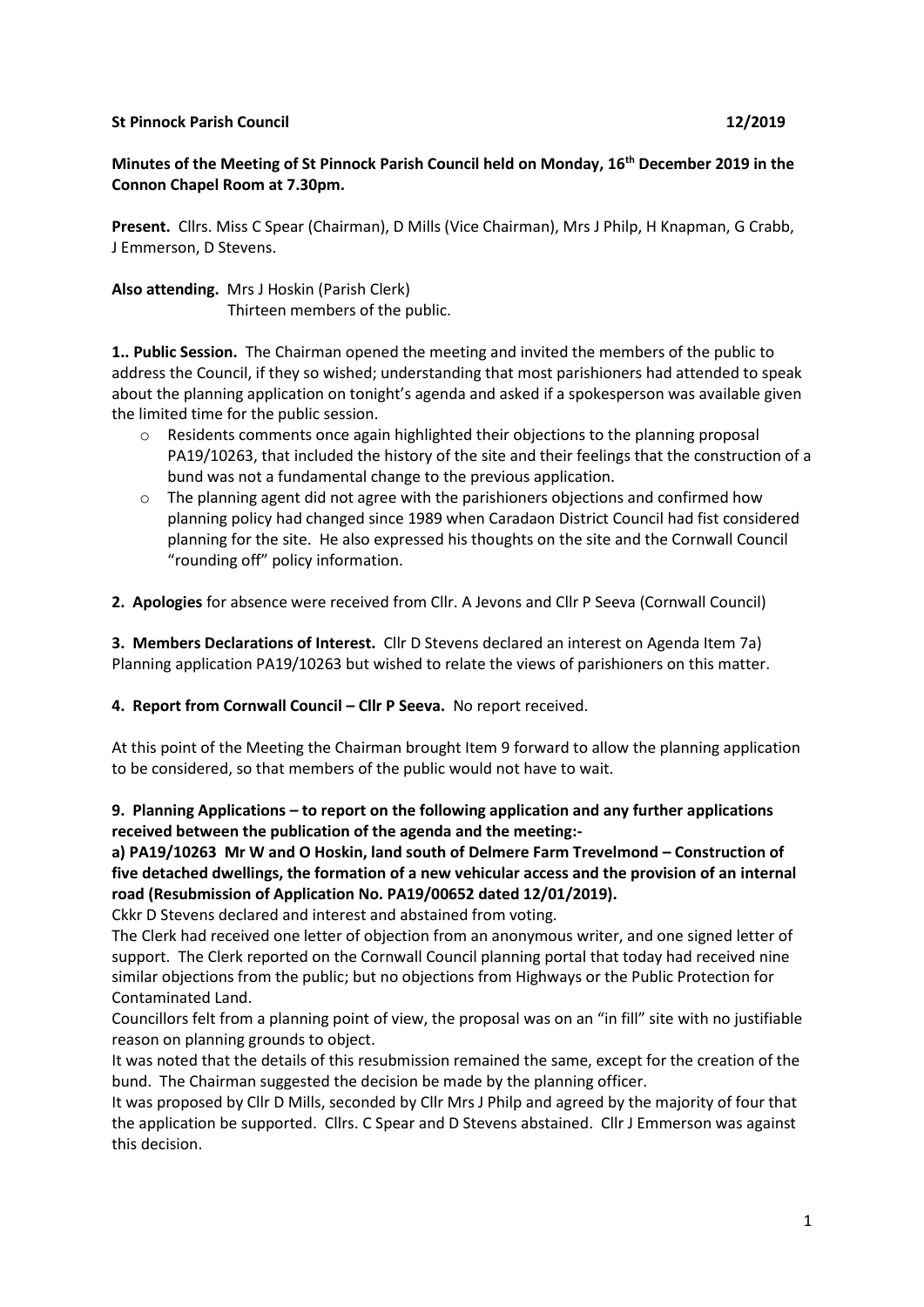**5. To approve the Minutes of the Meeting held on the 18th November 2019.** The Minutes of the Meeting held on the 18th November 2019 were confirmed and signed by the Chairman; proposed Cllr D Mills, seconded by Cllr J Emmerson and agreed by the majority.

# **6. Matters Arising from the Minutes not listed on the agenda.**

**Item 13 A390 / B3359 junction –** The Chairman reported on an incident on the 13<sup>th</sup> December 2019 when Cormac had attended to jet the drain leaving sludge all over the forecourt of the garage and the problem unresolved. A complaint had been submitted to Cormac and the mess was cleaned by the owner of the garage with the assistance of the Parish Council Chairman.

**Item 13 Trevelmond Grit Bin –** The Clerk reported that the bin had been ordered.

## **7. Accounts / Financial Matters – to include:**

**a) To approve the payment of accounts as presented.** It was proposed by Cllr D Mills, seconded by Cllr Mrs J Philp and unanimously agreed the accounts be paid.

| $\vert$ Chs. 901 / 902 $\vert$ J Hoskin / HMRC – clerks payments | E 146.78 |
|------------------------------------------------------------------|----------|
|------------------------------------------------------------------|----------|

**b) Trevelmond Snooker Hall – to consider information received from the Snooker Club and decide whether or not to give a donation to this organisation.** Item deferred until further information had been received. The insurance renewal costs to be confirmed. The Trustees of the Snooker Hall to be clarified.

## **8. Review of Parish Council Policies – to be decide on the next policies to be reviewed.** The Financial Regulations and Annual Audit Plan policies were approved without change. Proposed by Cllr D Mills, seconded by Cllr Mrs J Philp and unanimously agreed.

- **9. Planning Applications –** Discussed after Item 4 of this meeting.
- **10. Playing Field, East Taphouse.** Nothing to report.

## **11. Correspondence – report from Clerk.**

- o Cornwall Council Winter Wellbeing Guide
- o Cornwall Association of Local Councils News Round-Up November 2019

## **12. Highway Matters to be reported to Cormac.**

- $\circ$  North Bosent It was noted that the roadside hedges had not been trimmed by the landowner.
- o A portaloo remained on site at Connon following resurfacing work carried out in 2018.

## **13. Parish Matters to discuss / report –**

- o **Liskeard Community Network Meeting – date to be confirmed.** No report.
- o **Connon Bridge Landfill / Transfer Station (standing item).** A verbal reports from the meeting held on the  $10^{th}$  December 2019 was received. The landscaping work had been put on hold owing to the wet weather conditions. Members of the public were not using the skips correctly, often putting items in the wrong containers. Lithium batteries had ignited.